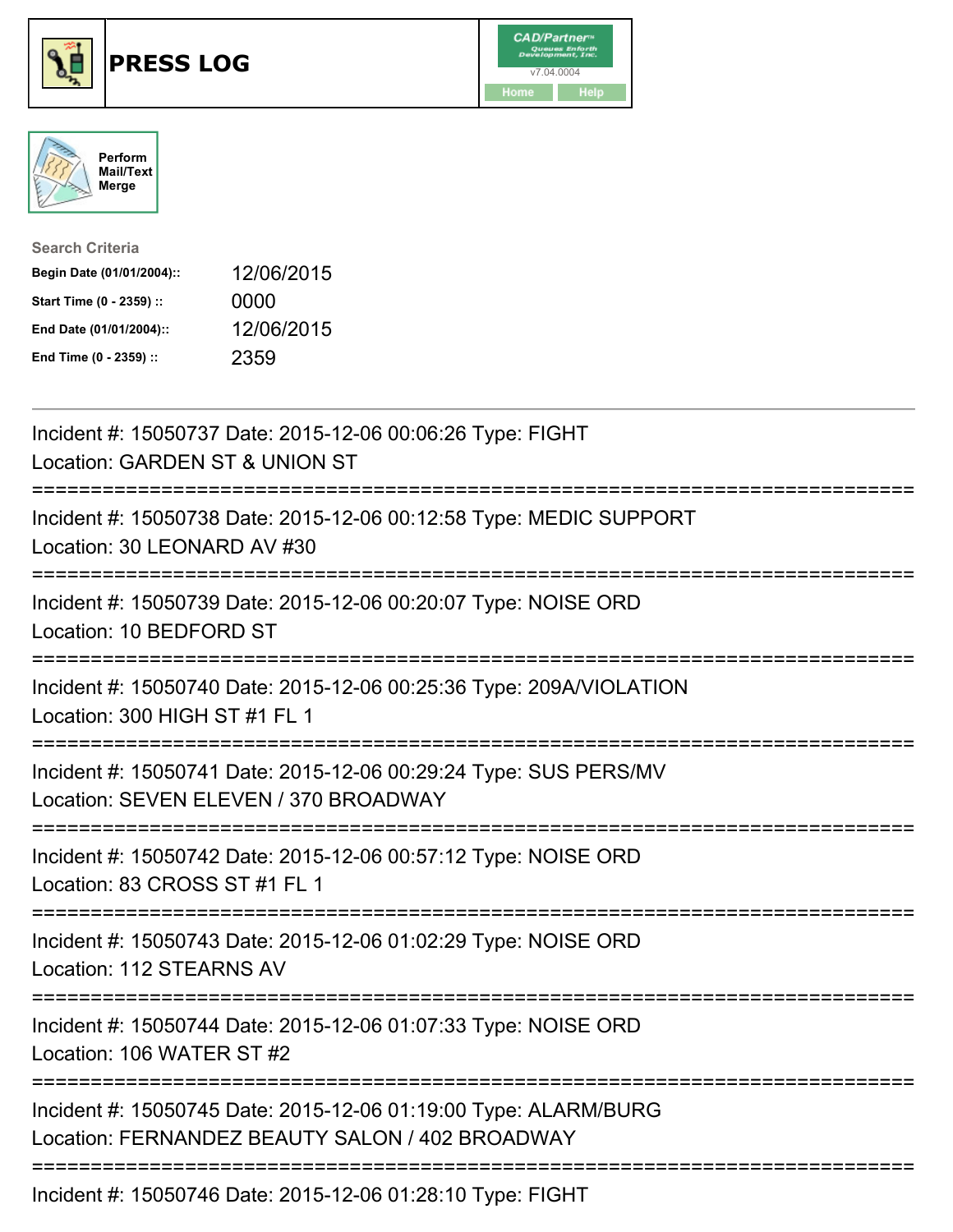| Location: 550 BROADWAY                                                                                                                         |
|------------------------------------------------------------------------------------------------------------------------------------------------|
| Incident #: 15050747 Date: 2015-12-06 01:31:58 Type: M/V STOP<br>Location: 50 BROADWAY                                                         |
| Incident #: 15050748 Date: 2015-12-06 01:41:26 Type: NOISE ORD<br>Location: 50 CEDAR ST                                                        |
| Incident #: 15050749 Date: 2015-12-06 01:50:15 Type: FIGHT<br>Location: 9 SUMMER ST                                                            |
| Incident #: 15050750 Date: 2015-12-06 02:12:03 Type: ALARM/BURG<br>Location: DUNKIN DONUTS / 50 S BROADWAY                                     |
| Incident #: 15050751 Date: 2015-12-06 02:18:14 Type: M/V STOP<br><b>Location: JACKSON ST</b>                                                   |
| ;==================================<br>Incident #: 15050752 Date: 2015-12-06 02:23:45 Type: M/V STOP<br>Location: ESSEX ST & LAWRENCE ST       |
| Incident #: 15050753 Date: 2015-12-06 02:30:39 Type: ALARM/BURG<br>Location: RESD; LINDA DION9786892091 / 22 FURBER ST<br>==================== |
| Incident #: 15050754 Date: 2015-12-06 02:50:26 Type: SHOTS FIRED<br>Location: MARKET ST & PARKER ST                                            |
| Incident #: 15050755 Date: 2015-12-06 02:50:51 Type: DOMESTIC/PROG<br>Location: 133 E HAVERHILL ST #2                                          |
| Incident #: 15050756 Date: 2015-12-06 03:15:22 Type: M/V STOP<br><b>Location: GENERAL ST</b>                                                   |
| Incident #: 15050757 Date: 2015-12-06 03:19:39 Type: NOISE ORD<br>Location: 50 ALBION ST                                                       |
| Incident #: 15050758 Date: 2015-12-06 03:26:30 Type: DISTURBANCE<br>Location: AMES ST & TEXAS AV                                               |
| Incident #: 15050759 Date: 2015-12-06 04:56:06 Type: FIRE<br>Location: COMMONWEALTH DR & MARSTON ST                                            |
| Incident #: 15050760 Date: 2015-12-06 05:16:36 Type: SHOTS FIRED                                                                               |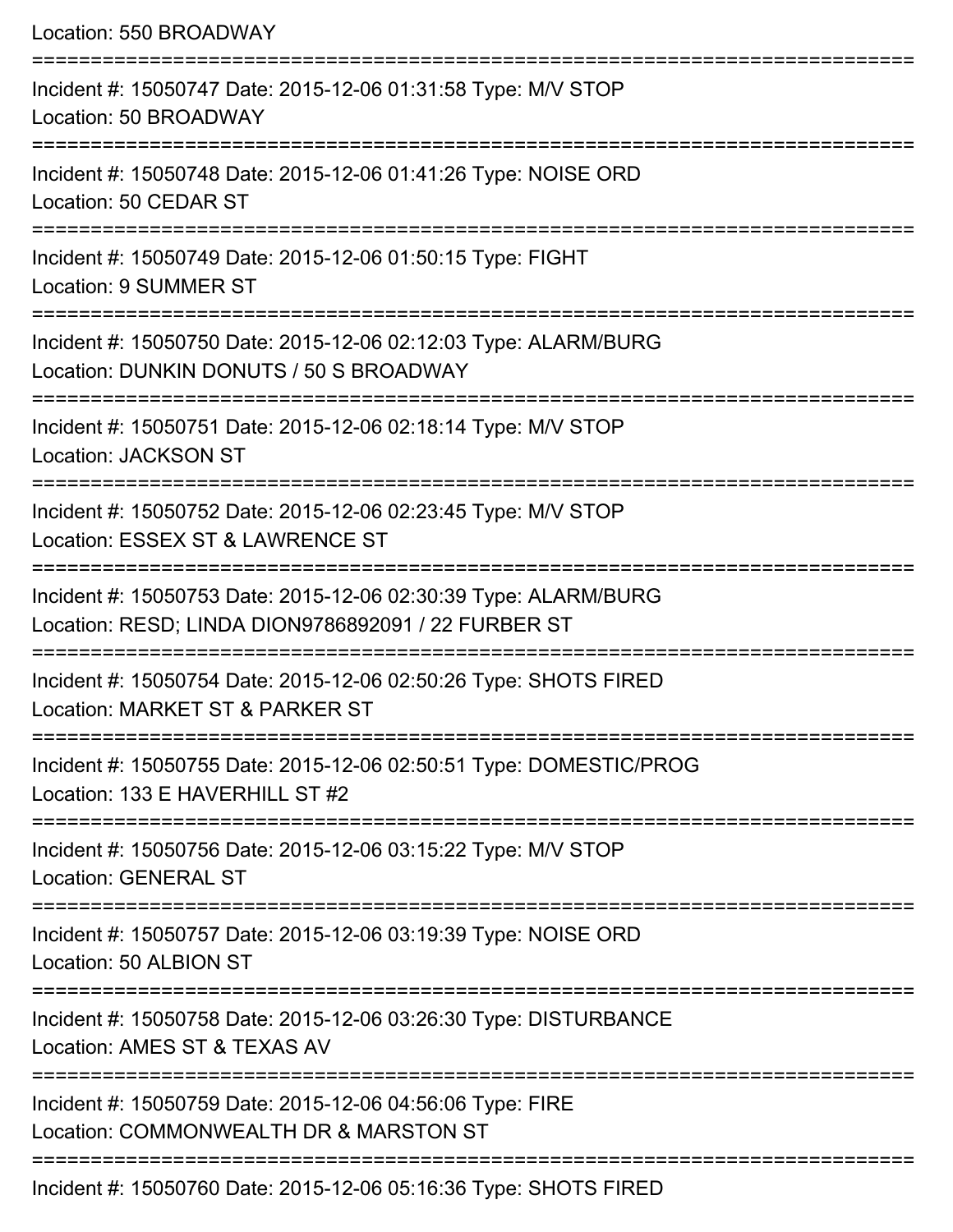| Incident #: 15050761 Date: 2015-12-06 05:40:47 Type: NOISE ORD<br>Location: 13 OHIO AV FL 2                          |
|----------------------------------------------------------------------------------------------------------------------|
| Incident #: 15050762 Date: 2015-12-06 05:56:23 Type: THREATS<br>Location: 161 BAILEY ST #6 FL 3                      |
| Incident #: 15050763 Date: 2015-12-06 06:55:16 Type: SUS PERS/MV<br>Location: HAMPSHIRE ST & LEBANON ST              |
| Incident #: 15050764 Date: 2015-12-06 07:05:17 Type: CRUISER ACCID<br>Location: ANDOVER ST & S BROADWAY              |
| Incident #: 15050765 Date: 2015-12-06 07:25:59 Type: ALARM/BURG<br>Location: THE PARTHUM SCHOOL / 258 E HAVERHILL ST |
| Incident #: 15050766 Date: 2015-12-06 07:28:59 Type: ALARMS<br>Location: WELDING SERVICE / 70 STATE ST               |
| Incident #: 15050767 Date: 2015-12-06 07:51:31 Type: STOL/MV/PAS<br>Location: 3 BOSTON ST                            |
| Incident #: 15050768 Date: 2015-12-06 07:54:35 Type: MISSING PERS<br>Location: 232 LAWRENCE ST                       |
| Incident #: 15050769 Date: 2015-12-06 08:16:19 Type: MEDIC SUPPORT<br>Location: 8 GREEN ST                           |
| Incident #: 15050770 Date: 2015-12-06 08:20:24 Type: SUS PERS/MV<br>Location: 130 SPRINGFIELD ST #1 FL 1             |
| Incident #: 15050771 Date: 2015-12-06 08:36:43 Type: KEEP PEACE<br>Location: 187 UNION ST                            |
| Incident #: 15050772 Date: 2015-12-06 08:40:44 Type: RECOV/STOL/MV<br>Location: 433DZ5 / 921 ESSEX ST                |
| Incident #: 15050773 Date: 2015-12-06 08:53:04 Type: NOISE ORD<br>Location: 13 WOODLAND ST                           |
| Incident #: 15050774 Date: 2015-12-06 09:10:26 Type: ALARM/BURG                                                      |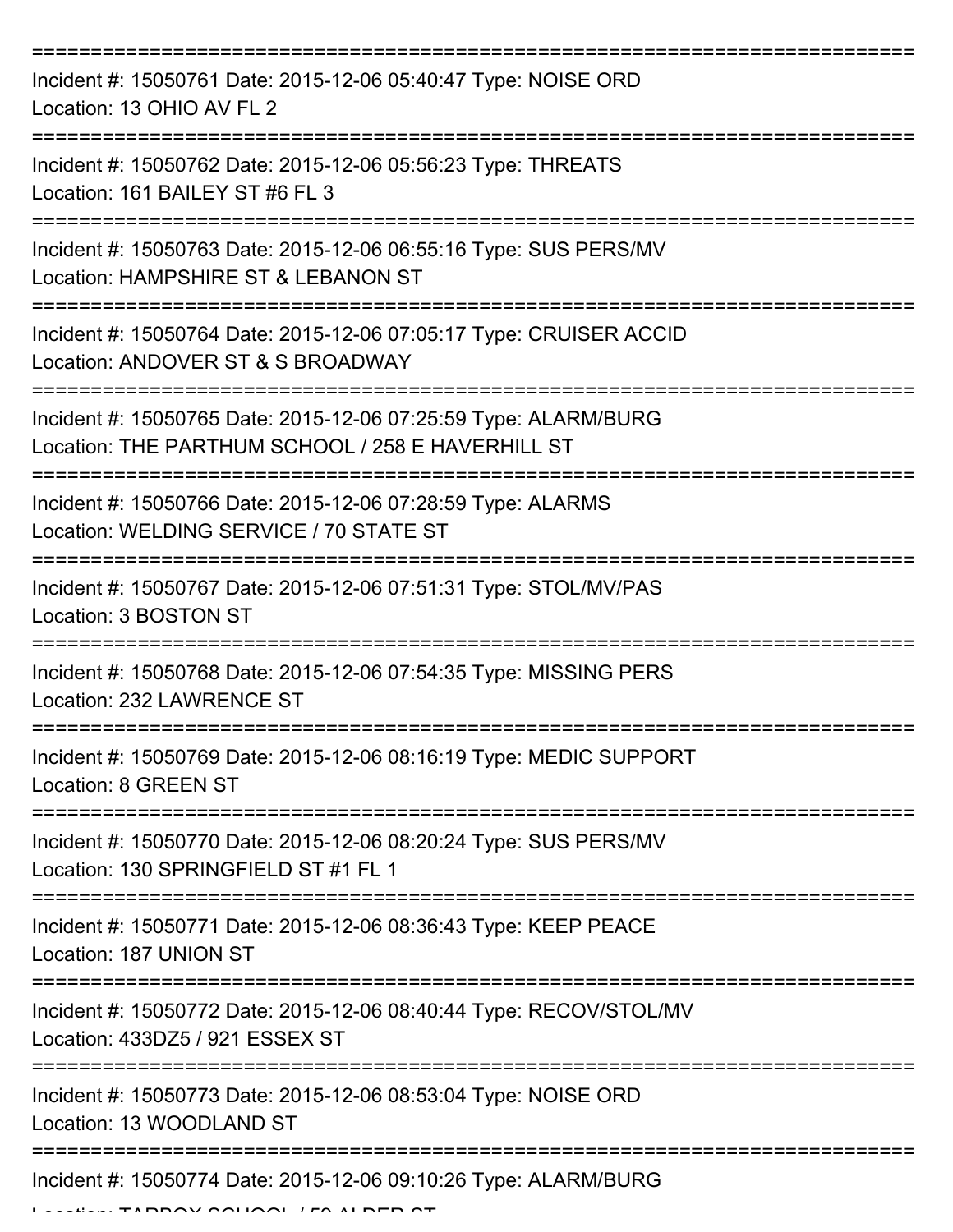| Incident #: 15050775 Date: 2015-12-06 09:34:13 Type: MAL DAMAGE<br>Location: 62 MAGINNIS AV            |
|--------------------------------------------------------------------------------------------------------|
| Incident #: 15050776 Date: 2015-12-06 09:47:51 Type: MEDIC SUPPORT<br>Location: 56 CAMBRIDGE ST #RIGHT |
| Incident #: 15050777 Date: 2015-12-06 09:56:35 Type: DOMESTIC/PROG<br>Location: CANAL ST & UNION ST    |
| Incident #: 15050778 Date: 2015-12-06 10:06:03 Type: SHOTS FIRED<br>Location: 65 DURSO AV              |
| Incident #: 15050779 Date: 2015-12-06 10:32:36 Type: CK WELL BEING<br>Location: 1 TREMONT ST #11       |
| Incident #: 15050780 Date: 2015-12-06 10:38:55 Type: SUS PERS/MV<br>Location: 9 DARTMOUTH ST           |
| Incident #: 15050781 Date: 2015-12-06 10:50:08 Type: HIT & RUN M/V<br>Location: ERVING AV & MYRTLE CT  |
| Incident #: 15050782 Date: 2015-12-06 11:01:19 Type: LOST PROPERTY<br>Location: 8 INMAN ST             |
| Incident #: 15050783 Date: 2015-12-06 11:02:19 Type: ALARM/BURG<br>Location: 134 WEST ST               |
| Incident #: 15050784 Date: 2015-12-06 11:55:23 Type: LARCENY/PAST<br>Location: 350 HAVERHILL ST #4     |
| Incident #: 15050785 Date: 2015-12-06 11:57:05 Type: DISTURBANCE<br>Location: 115 ALDER ST FL 1ST      |
| Incident #: 15050786 Date: 2015-12-06 12:04:19 Type: AUTO ACC/NO PI<br>Location: ESSEX ST & WINTER ST  |
| Incident #: 15050787 Date: 2015-12-06 12:16:22 Type: GENERAL SERV<br>Location: 128 ALLSTON ST          |
| Incident #: 15050788 Date: 2015-12-06 12:30:02 Type: HIT & RUN M/V                                     |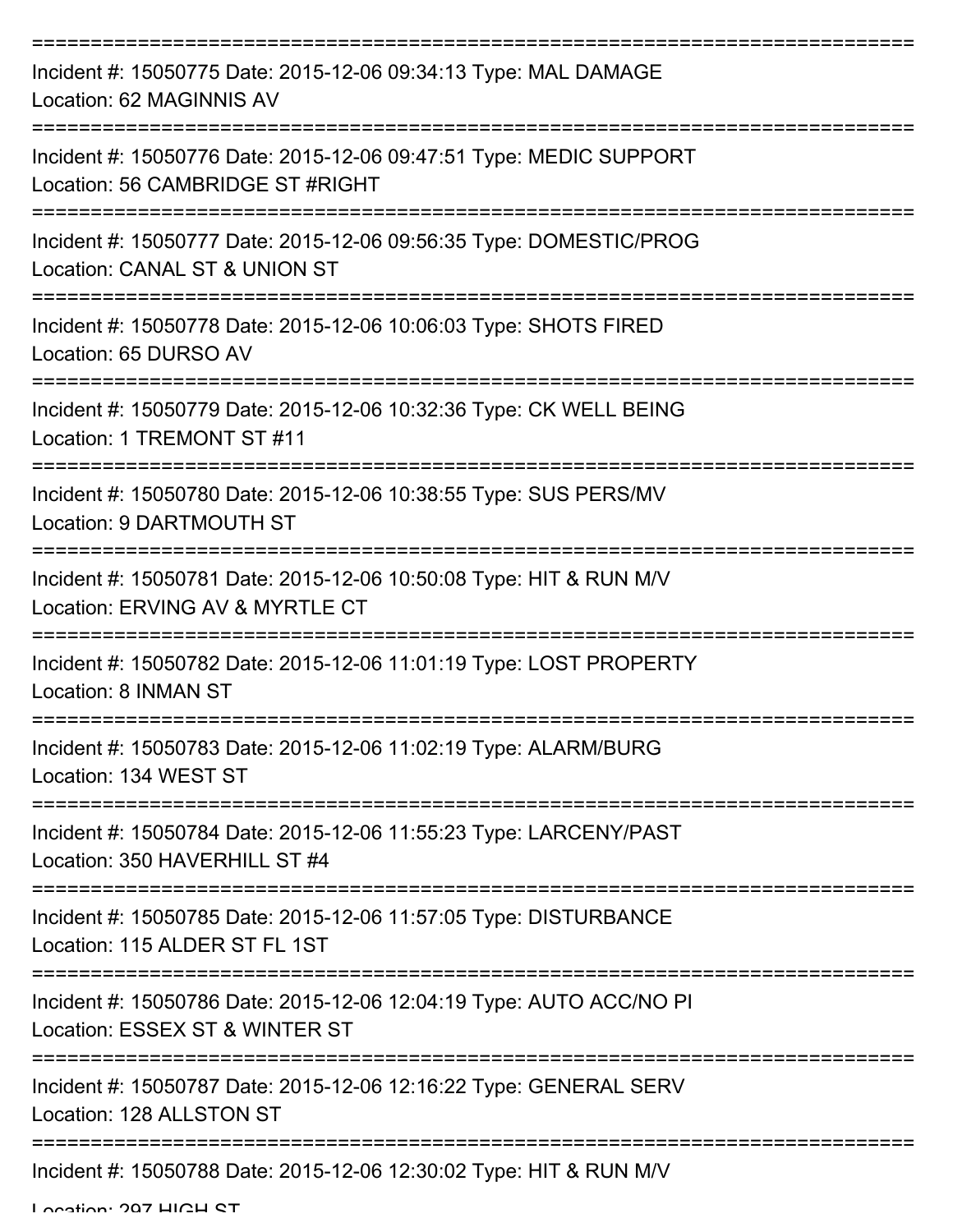| Incident #: 15050789 Date: 2015-12-06 12:59:15 Type: MV/BLOCKING<br>Location: 33 LENOX ST                    |
|--------------------------------------------------------------------------------------------------------------|
| Incident #: 15050790 Date: 2015-12-06 13:10:14 Type: MEDIC SUPPORT<br>Location: 68 WARWICK FL 2ND            |
| Incident #: 15050791 Date: 2015-12-06 13:14:48 Type: AUTO ACC/NO PI<br><b>Location: MARSTON ST</b>           |
| Incident #: 15050792 Date: 2015-12-06 13:15:43 Type: AUTO ACC/UNK PI<br>Location: 351 BROADWAY               |
| Incident #: 15050793 Date: 2015-12-06 13:42:24 Type: DK (DRUNK)<br>Location: 166 PARKER ST                   |
| Incident #: 15050794 Date: 2015-12-06 14:21:29 Type: NOISE ORD<br>Location: 507 HAMPSHIRE ST FL 3RD          |
| Incident #: 15050795 Date: 2015-12-06 14:30:27 Type: E911 HANGUP<br>Location: 4 ROWE ST #3                   |
| Incident #: 15050796 Date: 2015-12-06 14:41:14 Type: ALARM/HOLD<br>Location: ROJAS FOOD MARKET / 269 PARK ST |
| Incident #: 15050797 Date: 2015-12-06 15:29:05 Type: STOL/MV/PAS<br>Location: 59 ESSEX ST                    |
| Incident #: 15050798 Date: 2015-12-06 15:43:41 Type: LIC PLATE STO<br>Location: 59 ESSEX ST                  |
| Incident #: 15050799 Date: 2015-12-06 15:56:25 Type: HIT & RUN M/V<br>Location: 204 WALNUT ST                |
| Incident #: 15050800 Date: 2015-12-06 17:00:01 Type: VIO CITY ORD<br>Location: 72 SALEM ST                   |
| Incident #: 15050801 Date: 2015-12-06 17:11:38 Type: SUS PERS/MV<br>Location: 404 HOWARD ST                  |
| Incident #: 15050802 Date: 2015-12-06 17:18:40 Type: AUTO ACC/NO PI<br>Location: OSGOOD ST & SALEM ST        |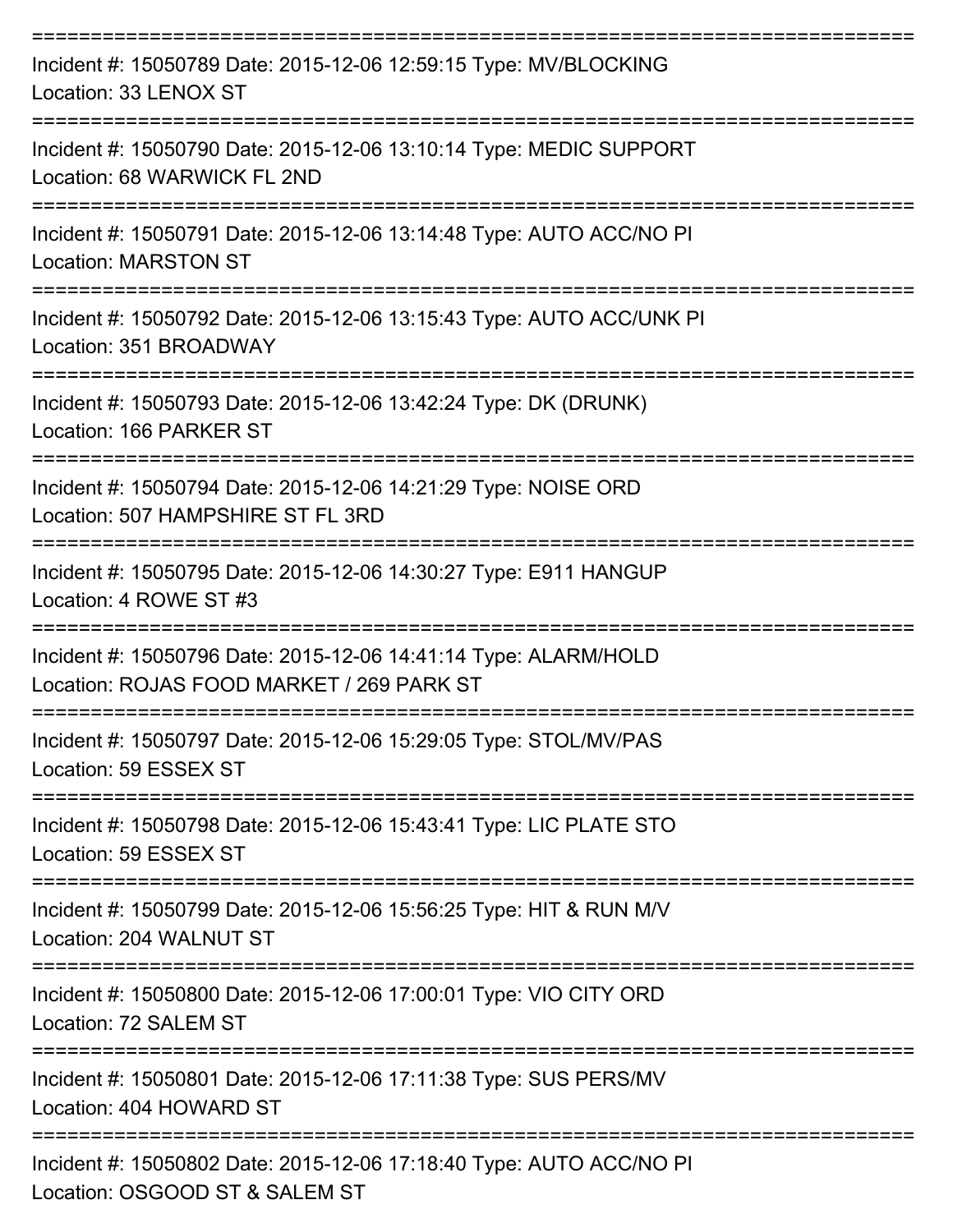| Incident #: 15050803 Date: 2015-12-06 17:37:00 Type: MEDIC SUPPORT<br>Location: 152 OXFORD ST #2                                                                     |
|----------------------------------------------------------------------------------------------------------------------------------------------------------------------|
| ========================<br>Incident #: 15050804 Date: 2015-12-06 17:39:06 Type: GENERAL SERV<br>Location: 333 SALEM ST                                              |
| Incident #: 15050805 Date: 2015-12-06 18:00:45 Type: MEDIC SUPPORT<br>Location: 382 ELM ST #36<br>===================================<br>=========================== |
| Incident #: 15050806 Date: 2015-12-06 18:12:08 Type: HIT & RUN M/V<br>Location: BROADWAY & MANCHESTER ST<br>:=====================                                   |
| Incident #: 15050807 Date: 2015-12-06 18:12:58 Type: GENERAL SERV<br>Location: 407 PROSPECT ST<br>-----------------------------                                      |
| Incident #: 15050809 Date: 2015-12-06 18:20:54 Type: NOISE ORD<br>Location: 331 SALEM ST #B                                                                          |
| Incident #: 15050808 Date: 2015-12-06 18:22:29 Type: DISORDERLY<br>Location: 37 BOWDOIN ST                                                                           |
| Incident #: 15050810 Date: 2015-12-06 18:25:20 Type: NOISE ORD<br>Location: 6 INMAN ST #26                                                                           |
| Incident #: 15050811 Date: 2015-12-06 18:25:25 Type: ALARM/BURG<br>Location: 91 GLENN ST                                                                             |
| Incident #: 15050812 Date: 2015-12-06 18:36:27 Type: ANIMAL COMPL<br>Location: 425-427 S BROADWAY                                                                    |
| Incident #: 15050813 Date: 2015-12-06 18:48:13 Type: M/V STOP<br>Location: OSGOOD ST & SALEM ST                                                                      |
| Incident #: 15050814 Date: 2015-12-06 18:56:04 Type: CK WELL BEING<br>Location: CENTRAL BRIDGE / 0 MERRIMACK ST                                                      |
| Incident #: 15050815 Date: 2015-12-06 19:04:59 Type: NOISE ORD<br>Location: 2 INMAN ST #4                                                                            |
| Incident #: 15050816 Date: 2015-12-06 19:37:47 Type: MEDIC SUPPORT<br>Location: 11 BOXFORD ST FL 1                                                                   |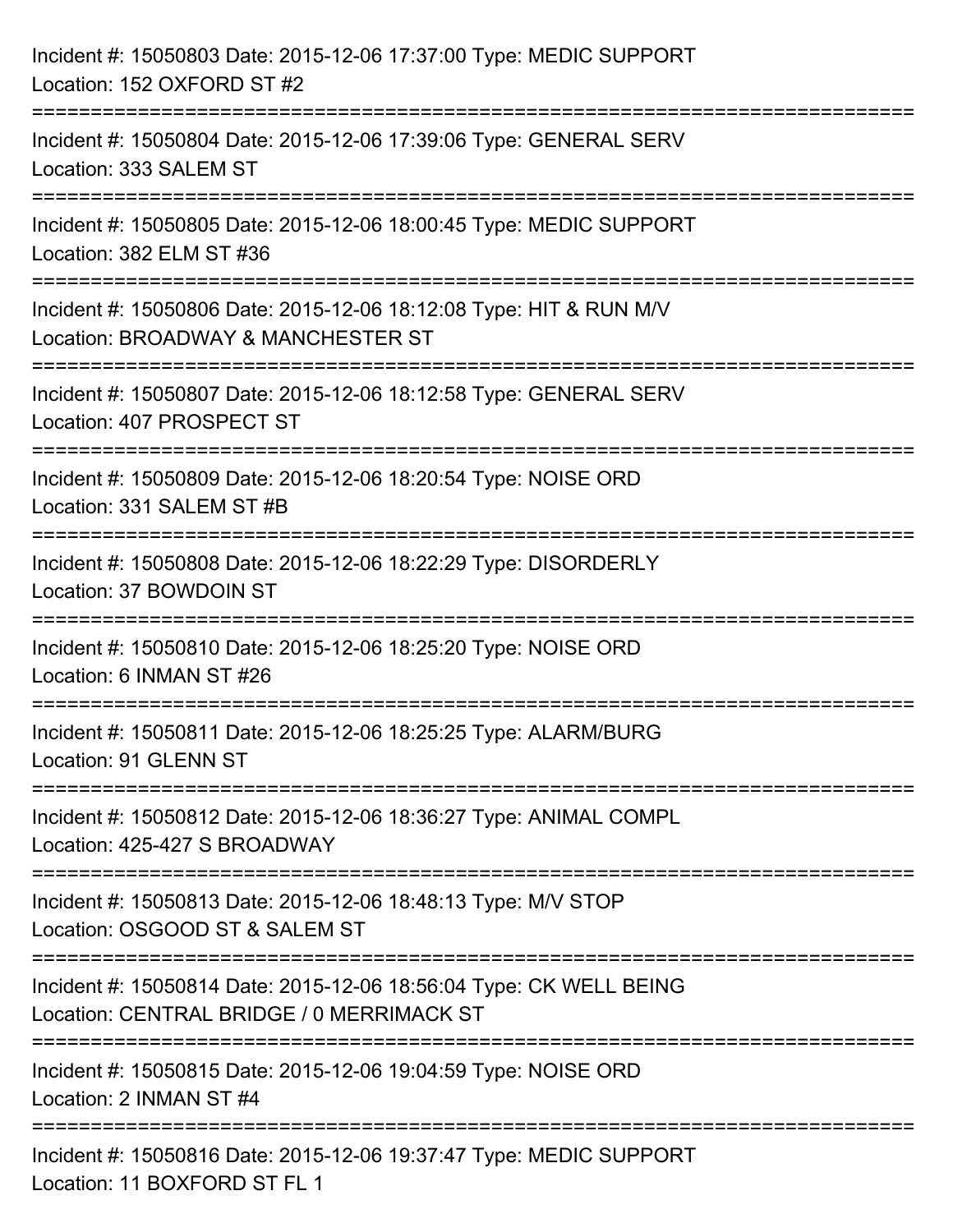| Incident #: 15050817 Date: 2015-12-06 19:39:49 Type: M/V STOP<br>Location: PLATT ST & SARGENT ST         |
|----------------------------------------------------------------------------------------------------------|
| Incident #: 15050818 Date: 2015-12-06 19:58:53 Type: DOMESTIC/PROG<br>Location: 23 BELMONT ST #1         |
| Incident #: 15050819 Date: 2015-12-06 20:09:49 Type: 911 HANG UP<br>Location: 322 LOWELL ST              |
| Incident #: 15050820 Date: 2015-12-06 20:11:31 Type: UNWANTEDGUEST<br>Location: 317 LOWELL ST FL 3       |
| Incident #: 15050821 Date: 2015-12-06 20:31:54 Type: STOL/MV/PAS<br>Location: 15 GROTON ST               |
| Incident #: 15050822 Date: 2015-12-06 20:38:31 Type: SUS PERS/MV<br>Location: 222 BRUCE ST               |
| Incident #: 15050823 Date: 2015-12-06 20:52:59 Type: SUS PERS/MV<br>Location: 11 BODWELL ST              |
| Incident #: 15050824 Date: 2015-12-06 20:59:30 Type: M/V STOP<br>Location: BRADFORD ST & BROADWAY        |
| Incident #: 15050825 Date: 2015-12-06 21:00:22 Type: DOMESTIC/PAST<br>Location: 20 WILMOT ST FL 1        |
| Incident #: 15050826 Date: 2015-12-06 21:18:20 Type: MEDIC SUPPORT<br>Location: 179 ARLINGTON ST #5 FL 3 |
| Incident #: 15050827 Date: 2015-12-06 21:22:18 Type: M/V STOP<br>Location: MERRIMACK ST & S BROADWAY     |
| Incident #: 15050828 Date: 2015-12-06 21:39:40 Type: HIT & RUN M/V<br>Location: MYRTLE ST & SPRUCE ST    |
| Incident #: 15050830 Date: 2015-12-06 22:05:31 Type: A&B PAST<br>Location: 29 MARLBORO ST                |
| Incident #: 15050829 Date: 2015-12-06 22:05:56 Type: MEDIC SUPPORT<br>Location: 518 HAVERHILL ST FL 1    |

===========================================================================